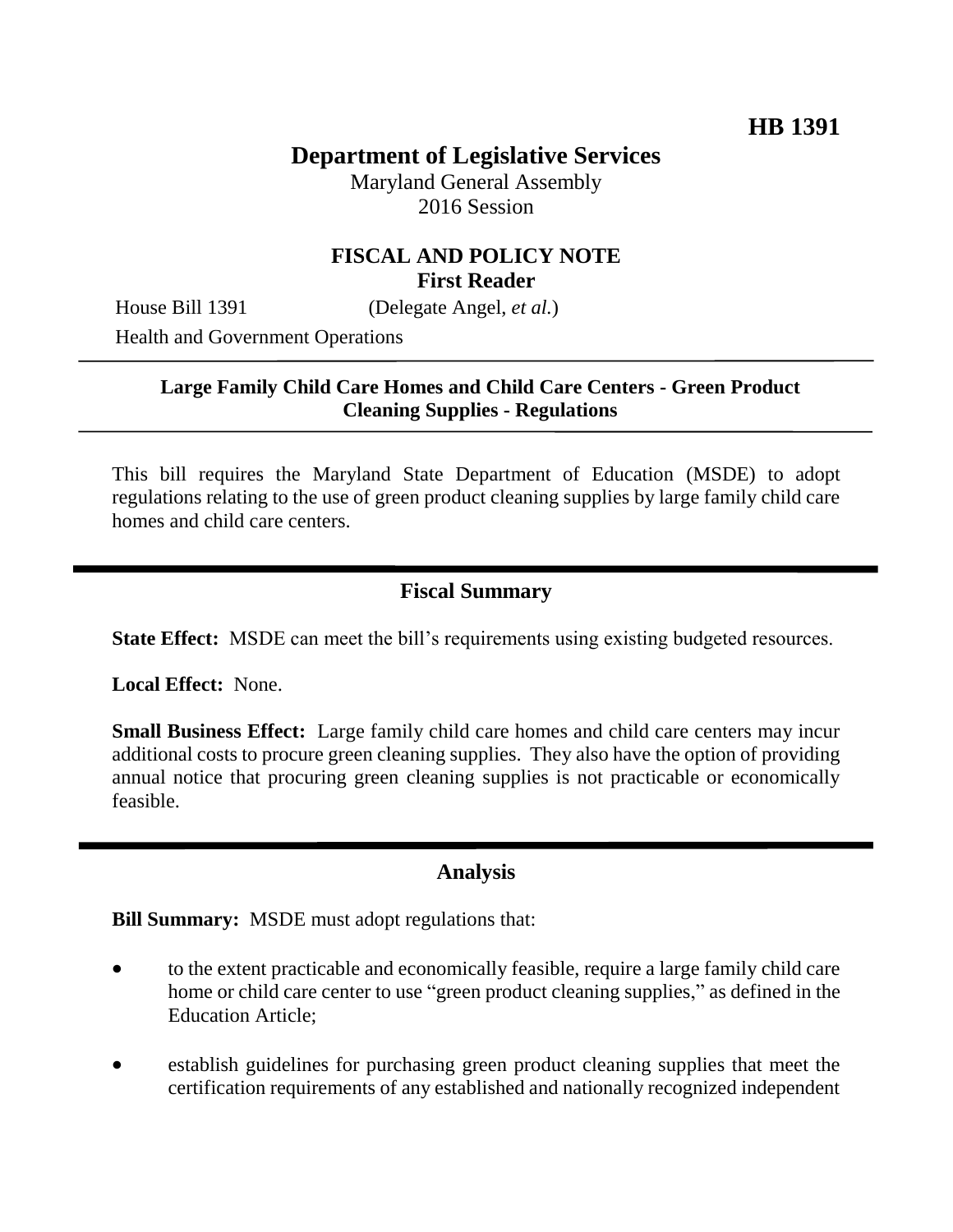third-party entity that certifies environmentally preferable products and adheres to consensus standards for lesser or reduced effects on human health and the environment when compared to competing products that serve the same purpose;

- establish green cleaning practices, including storage, application, frequency of use, and disposal of the supplies, to ensure that the occupants of a large family child care home or child care center do not suffer any adverse health effects as a result of these practices;
- require a large family child care home or child care center to train staff on implementing the green cleaning practices; and
- require a large family child care home or child care center that does not procure green product cleaning supplies because doing so is not practicable or economically feasible to provide written notice to MSDE by June 30 of each year.

**Current Law/Background:** MSDE must adopt regulations relating to the registration of large family child care homes (a residence in which family child care is provided for at least 9 but not more than 12 children). The regulations must establish minimum standards of environmental health and safety, including provisions for adequate and safe physical surroundings. MSDE must also adopt regulations relating to the licensing and operation of child care centers, which must in part ensure safe and sanitary conditions.

Under § 5-112(e) of the Education Article, "green product cleaning supplies" means environmentally preferable cleaning and cleaning maintenance products and supplies intended for routine cleaning and cleaning maintenance that perform well and have positive health and environmental attributes, as specified, including low toxicity and reduced packaging. "Green product cleaning supplies" includes specified items such as bathroom, general purpose, and carpet cleaners, but does not include room deodorizers, air fresheners, toilet deodorizers, or hand cleaners.

Chapter 454 of 2009 enacted similar legislation regarding a requirement for local boards of education to procure, to the extent practicable and economically feasible, green product cleaning supplies for use in schools. Pursuant to Chapter 566 and 567 of 2012, a local board of education that does not procure green product cleaning supplies for use in its schools because doing so is not practicable or economically feasible must provide written notice to MSDE.